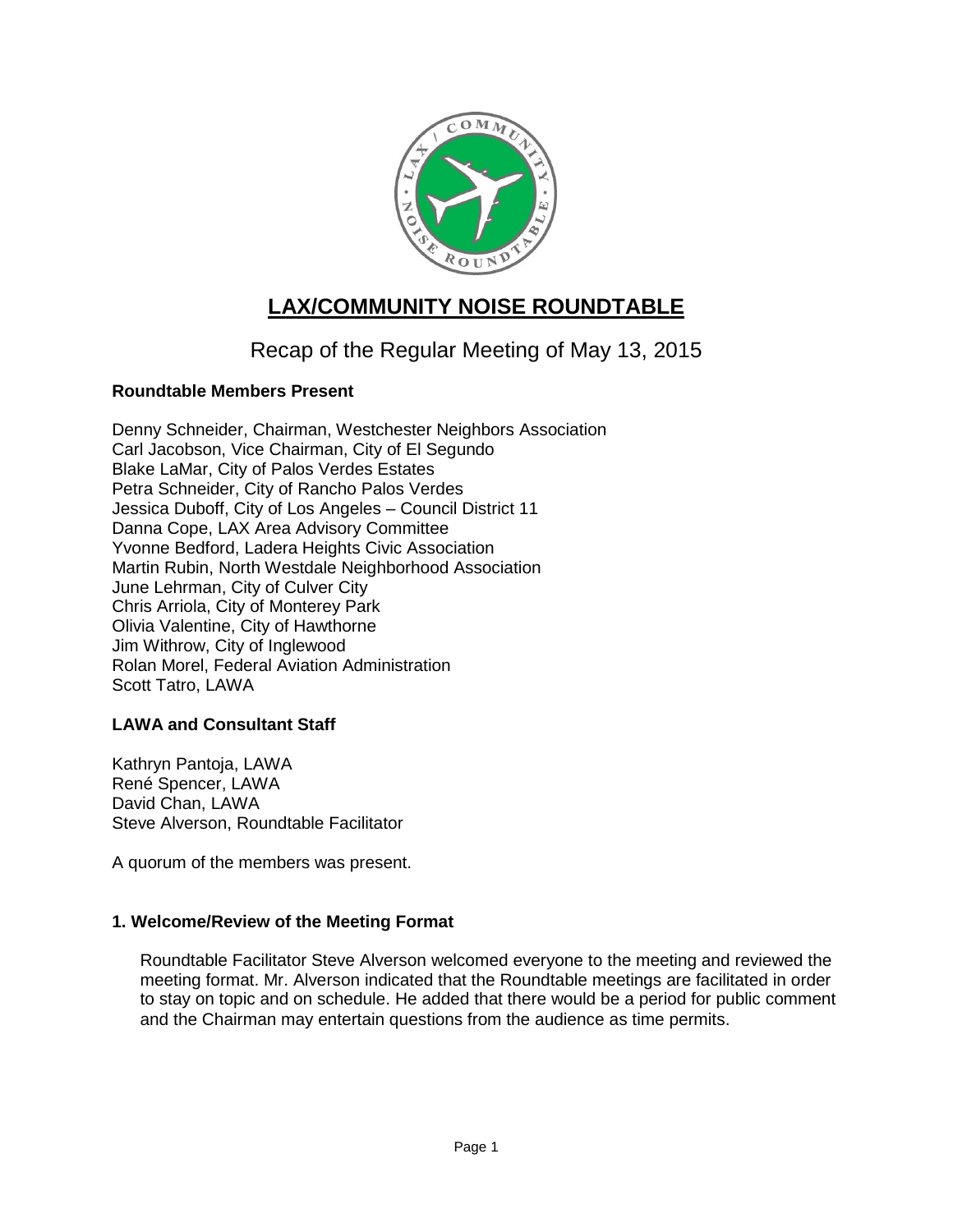## **2. Call to order**

Roundtable Chairman Denny Schneider called the meeting to order at 7:00 pm PDT in the Samuel Greenberg Boardroom at LAX.

## **3. Comments from the Public**

Chairman Schneider opened the public comment period. A resident of Santa Monica who has lived near the Santa Monica Airport (SMO) VOR for the past three years stated that over the past few months, she has noticed a number of louder, bigger aircraft flying lower than before. She said that her partner has noticed them as well, but others that she asked about the aircraft have not. She noted that she understands Culver City is experiencing the same problem. She added that after logging an hour's worth of air traffic, she filed a noise complaint with LAWA today. She said she watched the arriving aircraft on WebTrak and noticed that there is a choke point over her neighborhood. She stated she is also observing noise from propeller aircraft at SMO. Member June Lehrman asked the resident for her address. The resident gave her address as  $14<sup>th</sup>$  and Oak. Member Lehrman asked the resident whether she knew the altitude of the aircraft. The resident said it was 7,000 feet.

A resident from the City of Los Angeles said he is concerned that the sound insulation program is using noise contours drawn in the 1990s. He stated that he is across the street from where the contour ends. Roundtable Facilitator Alverson asked for his street address. The resident said he lives at on Cimarron Street, just north of Imperial Hwy in the City of Los Angeles. He added that he attended this meeting to learn about the update of the noise contours. Mr. Alverson said there would be a presentation on the LAX Noise Exposure Map Update later this meeting.

As there were no additional requests to provide comments, Chairman Schneider closed the public comment period.

### **4. Welcome New Member**

LAWA staff member David Chan said he had received a letter from the City of Inglewood appointing Jim Withrow as its Roundtable representative. Mr. Chan presented the Roundtable membership binder to Mr. Withrow and noted that he will begin receiving the Airport Noise Report. Mr. Chan asked the Roundtable to welcome Member Withrow to the Roundtable and invited him to say a few words about his background. Member Withrow indicated he represents District 2 on the Inglewood Aviation Committee. He said he enjoys attending the Roundtable meetings and brings information back to the Aviation Committee.

### **5. Briefing on the UC Davis Noise Symposium**

Member Danna Cope requested that her presentation on the UC Davis Noise Symposium be deferred until after the Aviation Noise News. Hearing no objections to the proposal, Chairman Schneider granted Member Cope's request. Therefore, this item followed the Aviation Noise News Update presentation.

Member Cope reported that the UC Davis Noise Symposium was fantastic this year, although attendees may have difficulty getting to all of the presentations as there are concurrent sessions. She reviewed portions of a handout she provided to the Roundtable containing her notes on each of the sessions she attended. She noted ongoing efforts that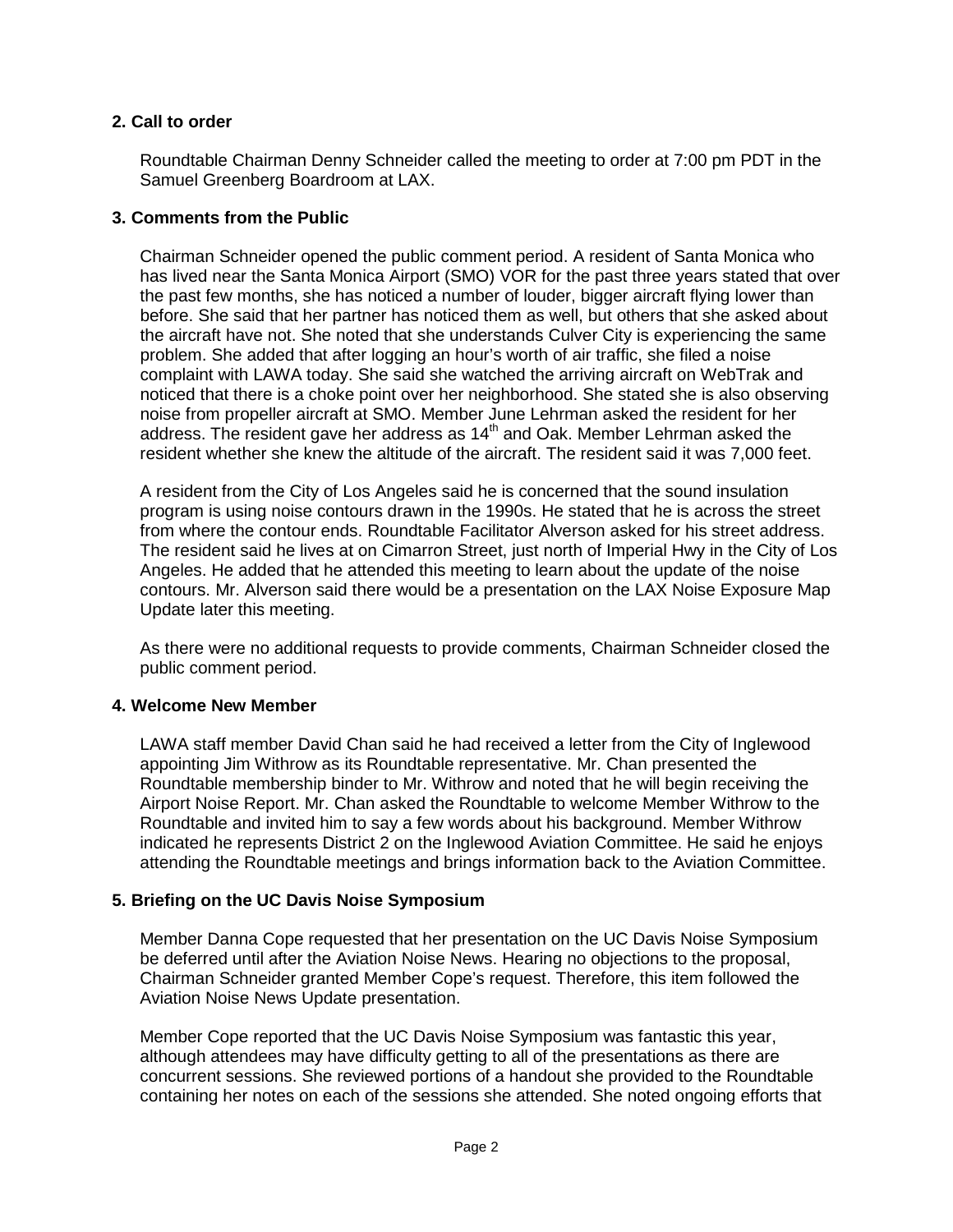airports are undertaking to reduce greenhouse gas (GHG) emissions. LAWA Representative Scott Tatro noted that aircraft operations account for only two percent of the world's overall GHGs. Member Cope noted that there were several presentations on the implementation of NextGen procedures, which make aircraft operations more efficient but may concentrate flight paths over noise-sensitive land uses. She added that the implementation of satellite navigation instead of land-based navigational aids is allowing aircraft to fly shorter routes. She cited an example of a flight traveling from Southern California to Fort Lauderdale can now fly over the Gulf of Mexico, which is much shorter and more direct.

Member Cope concluded her presentation by suggesting that the Roundtable members review her notes for additional details.

## **6. LAX Noise Exposure Map Update**

Mr. Alverson provided an update on the LAX Noise Exposure Map Update process. Mr. Alverson noted that the update process began in February 2014 with the purpose of generating new Noise Exposure Maps (NEMs) for LAX. Mr. Alverson explained that the current noise contours that LAWA uses for the sound insulation program are from Alternative D in the Airport Master Plan. He said the Alternative D contours represent a forecast of LAX's aircraft noise exposure for 2015. He stated that LAWA initiated the NEM update to ensure that sound insulation programs continue to be eligible for federal funding.

Mr. Alverson noted that the LAX NEM report must meet the requirements of 14 CFR Part 150 in order for the FAA to accept it. He indicated that an NEM checklist will be completed to ensure that the document meets all of the Part 150 requirements. Noting, for example, that 14 CFR Part 150 requires the NEMs to represent existing and future conditions. Mr. Alverson explained that LAX NEMs will be prepared for 2015 to represent existing conditions and 2020 to represent future conditions.

He then reviewed the aircraft operations, fleet mix, time of day, and runway use data for the 2015 and 2020 conditions. He also reviewed the radar flight tracks that were used to develop the modeled flight tracks and the noise modeling process. Finally, he presented images showing the 2015 and 2020 LAX NEMs.

Mr. Alverson reviewed the key project accomplishments to date, which included four public workshops and three presentations to the Roundtable. Additionally, he reviewed the remaining project schedule. He noted that the Draft LAX NEM Report is currently available for public review and that the 30-day public comment period ends on June 9, 2015.

Mr. Alverson concluded his presentation by providing the web address for downloading an electronic version of the Draft LAX NEM Report, which is [http://www.lawa.org/LAXPart150.aspx,](http://www.lawa.org/LAXPart150.aspx) as well as the link to the FAA's 14 CFR Part 150 website, which is [http://www.faa.gov/airports/environmental/airport\\_noise/.](http://www.faa.gov/airports/environmental/airport_noise/) He also indicated that the Draft LAX NEM Report is available for review at the following five local libraries: the Loyola Village Branch Library in Westchester, the El Segundo Public Library in El Segundo, the Inglewood Main Library in Inglewood, the Lennox Library in Lennox, and the Mark Twain Library in Los Angeles.

The complete LAX Noise Exposure Map Update presentation can be found on the Roundtable webpage at [http://www.lawa.org/LAXNoiseRoundTable.aspx.](http://www.lawa.org/LAXNoiseRoundTable.aspx)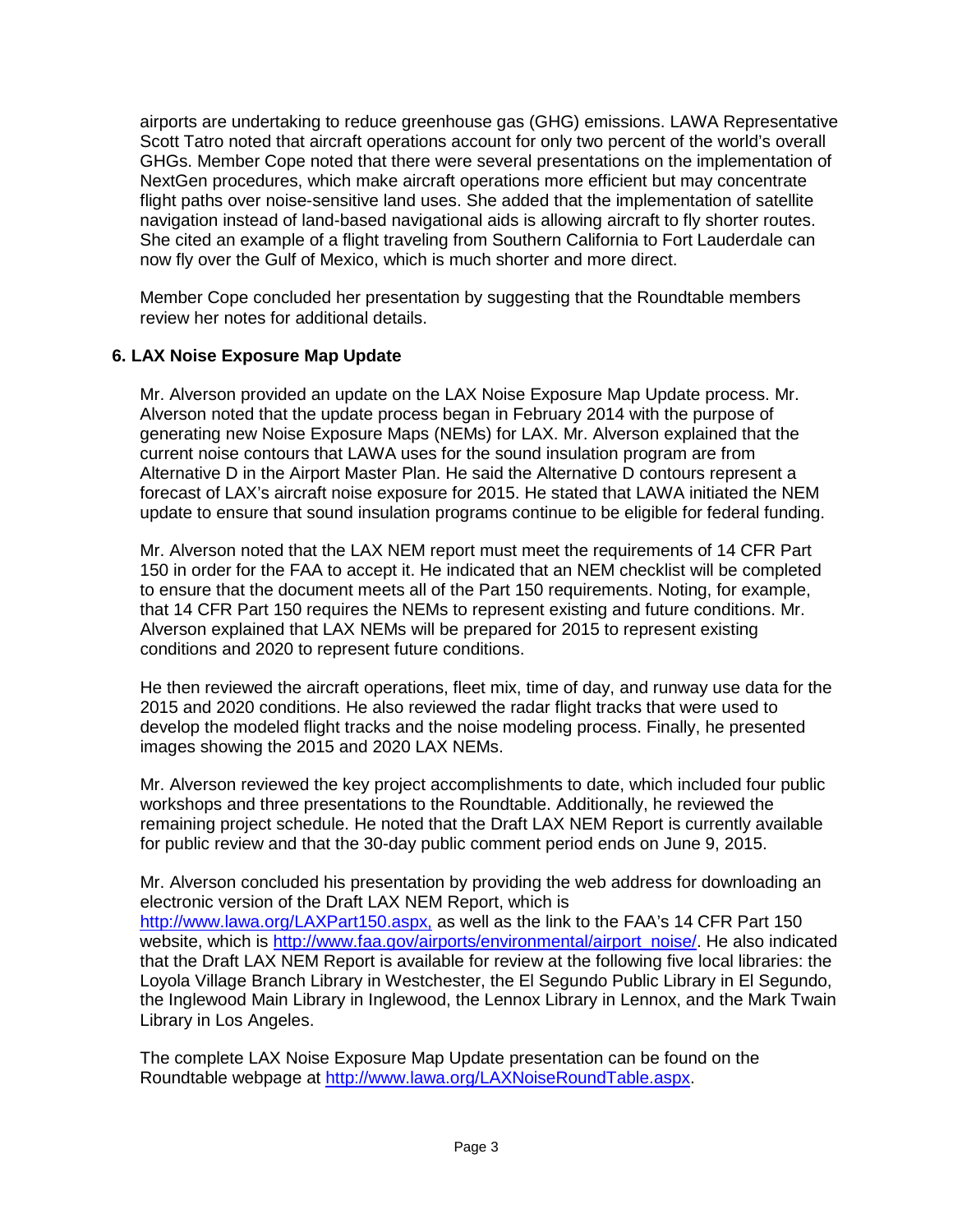## **7. Work Program A1 – Overview of FAA's SoCal Metroplex EA Process**

Mr. Alverson gave a presentation that provided an overview of the FAA's Southern California Metroplex Environmental Assessment (EA) process. He stated the FAA has been working with aircraft operators for several years to improve efficiency and reduce complexity in the Southern California airspace in a process known as the Metroplex. He noted that the process was a much larger part of the FAA's national NextGen initiative. Mr. Alverson said the Metroplex process will result in new approach and departure procedures that may change where and how aircraft fly over the Los Angeles Basin.

Mr. Alverson noted that the Metroplex Draft EA was scheduled to be released on June 10, 2015, which would start a public comment period of at least 30 days. He added that the public may download the Draft EA, attend one of the public workshops, and submit comments on the Draft EA. He described the type of approach and departure procedures the Draft EA may contain and reviewed examples of exhibits from the Final Northern California Metroplex EA. Mr. Alverson noted that aircraft noise is assessed using the Day-Night Average Sound Level (DNL) in three different zones ranging from 45-60 dB, 60-65 dB, and 65 dB and greater with the threshold of significance being changes of 1.5 dB or greater in the 65 and greater zones. The DNL metric is used, rather than CNEL, he explained, because it is a federal project. He added the FAA had previously stated that the Metroplex process will eliminate procedures that result in increases of 1.5 dB or greater within the 65 dB DNL and greater zone. He provided an example of a figure from the Final Northern California Metroplex EA depicting aircraft noise exposure in terms of DNL at population centroids, as well as a table showing no persons exposed to changes in DNL greater than 1.5 dB in the 65 dB and greater zone.

Mr. Alverson discussed how the FAA would respond to public comments in the Final Metroplex EA and would issue a Finding of No Significant Impact (FONSI) and Record of Decision (ROD) if the FAA concluded that there would be no significant environmental impacts as a result of implementing the recommended Metroplex approach and departure procedures. He then described the steps the FAA and aircraft operators would take to implement the new procedures, which could take several months.

Mr. Alverson reviewed several locations across the United States where RNAV, RNP, and PBN procedures were implemented noting there has been a range in community reaction to the changes from very little to a great deal. He provided an example of before and after radar flight tracks from Phoenix Sky Harbor International Airport where the community reaction has been vigorous.

Mr. Alverson concluded his presentation by reiterating that the Draft Metroplex EA would be available on June 10, 2015 and that the public comment period would be open for at least 30 days. He suggested that the interested public provide written comments on the Draft EA before the public comment period closes.

Member Lehrman noted that she was aware of a Metroplex EA briefing on May  $27<sup>th</sup>$ . LAWA Representative Tatro said that LAWA was hosting the briefing for elected officials only, and that the briefing would be similar to the presentation the Roundtable received this evening.

Chairman Schneider noted that there would be only a few days left in the comment period after the Roundtable's July meeting in which to submit comments. He suggested that the Roundtable send the FAA a letter requesting an extension of the 30-day comment period to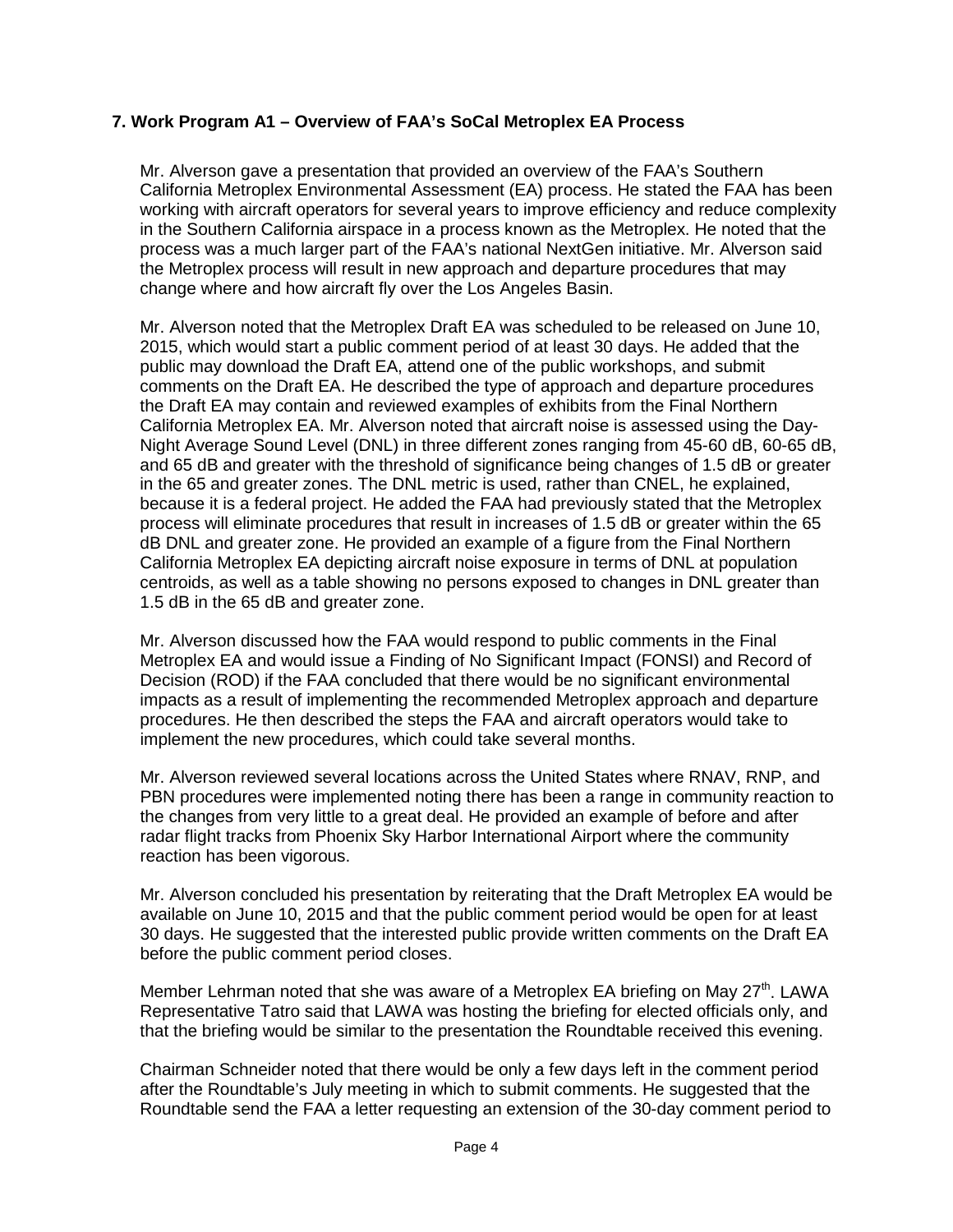60 days. Member Olivia Valentine's motion to send a letter to FAA requesting a 60-day comment period was seconded by Member Lehrman and was approved unanimously.

The complete Overview of FAA's SoCal Metroplex EA Process presentation can be found on the Roundtable webpage at [http://www.lawa.org/LAXNoiseRoundTable.aspx.](http://www.lawa.org/LAXNoiseRoundTable.aspx)

## **8. Statistical Update on Aircraft Operations**

LAWA staff member David Chan presented the statistical update for Work Program Items A9 and A10. The following is a summary of Mr. Chan's presentation.

## **Work Program Item A9: Departures on Runway 25L**

## **Description: Aircraft departing from Runway 25L create noise disturbances to the communities south of LAX, especially during nighttime hours.**

Mr. Chan compared the annual departures on Runway 25L versus 25R, noting that there was a spike in Runway 25L departures in 2007 due to construction of the center taxiway. He also noted that in 2013 there was an uptick in Runway 25L due to the closure of Runway 25R for repairs. He reviewed a bar graph depicting passenger and cargo departures on the south runway complex for a 13-month period. The graph also includes runway closure activity that demonstrates how closures of Runway 25R increase Runway 25L departures and vice versa. Mr. Chan highlighted that in March 2015, Runway 25L was closed for most of the month, causing a spike in operations on Runway 25R. He also reviewed the closures of Runway 25R and departures on Runway 25L between 12:00 am and 6:30 am for the month of March 2015. He explained that the graph showed a spike in Runway 25L departures on March  $5<sup>th</sup>$  when Runway 25R was closed for four hours. He added that Runway 25L was closed for the balance of the month, so the bar graph depicted no departures on Runway 25L.

Mr. Chan reviewed the departures by operator type for March 2015, which illustrated that the majority of departures on Runway 25L were by general aviation and air cargo aircraft as opposed to passenger aircraft. He added that the graph also showed that, in general, the FAA does a good job assigning general aviation and air cargo aircraft to Runway 25R as there were significantly more general aviation and air cargo departures on Runway 25R than on Runway 25L, even though the aircraft must cross two active runways to use Runway 25R.

In reviewing the cargo departures on Runway 25L and 25R by cargo operator, Mr. Chan indicated that FedEx has the most operations among the cargo carriers at LAX. He noted that FedEx made a commitment to ask its pilots to request Runway 25R for departures. He showed a graph of FedEx departures for Runways 25R and 25L since March 2013, which clearly showed a trend of increased Runway 25R departures, as well as decreasing Runway 25L departures. Mr. Chan noted that LAWA appreciates FedEx's efforts to minimize nighttime noise exposure in the community.

## **Work Program Item A10: Turboprop Community Overflights**

**Description: Turboprop aircraft departing to the west/southwest with destinations to the east overfly the Palos Verdes Peninsula and Torrance en route to the Seal Beach VOR.**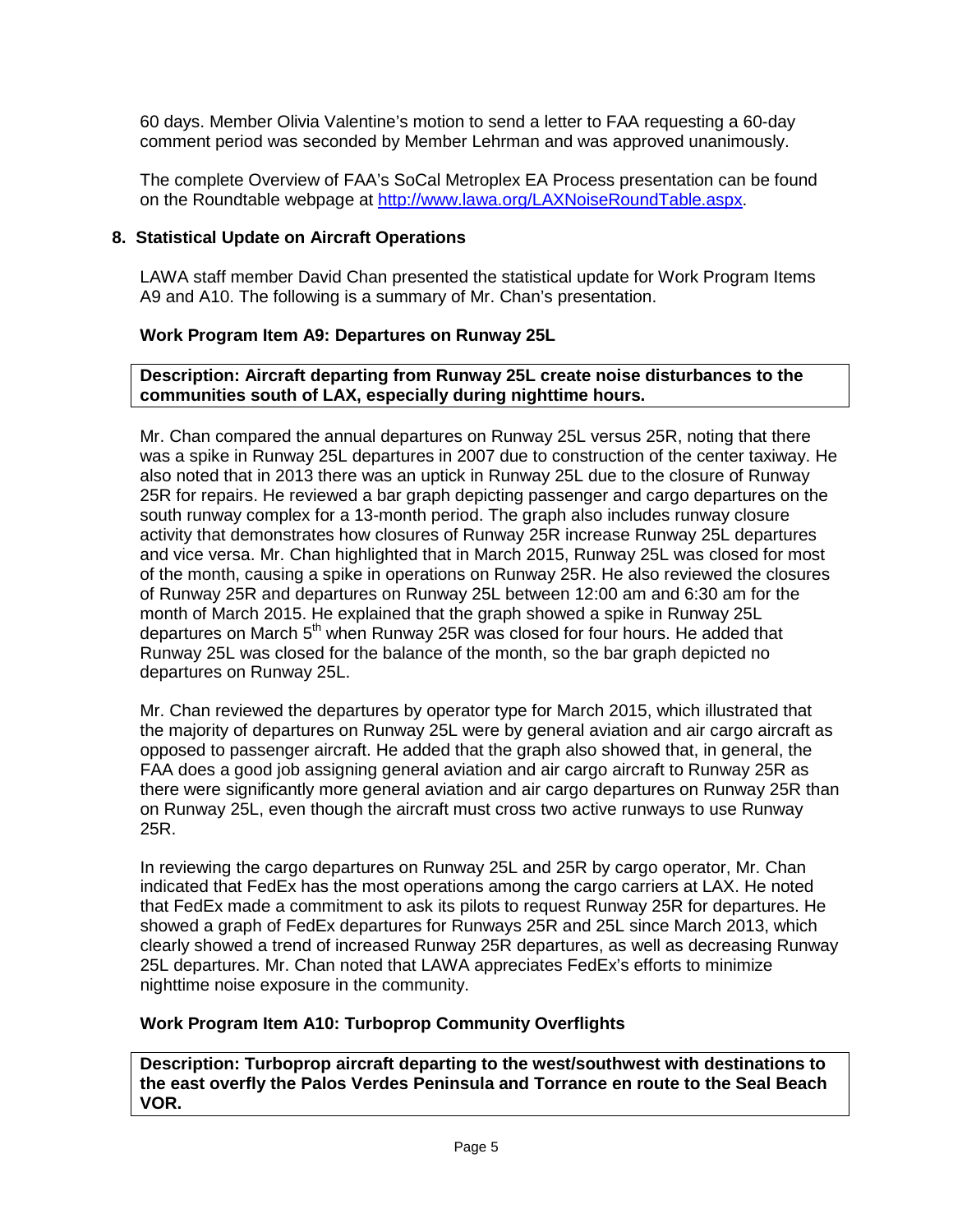Mr. Chan presented a graph comparing the annual southbound turboprop departures to those overflying the Palos Verdes Peninsula. He noted that the annual trend of southbound turboprops, as well as overflights of the Peninsula, has been decreasing from year to year. He added that an average of only 11 turboprops per day overflew the Peninsula in 2014. He noted these aircraft are typically at 7,000 to 9,000 feet over the Peninsula. Mr. Chan noted that SkyWest had the most turboprop overflights of the Peninsula, but also had the most southbound departures of all of the turboprop aircraft operators. Mr. Chan added that SkyWest had announced plans to phase out the turboprops, which has reduced the turboprop traffic over the Peninsula.

Mr. Chan then reviewed the annual jet overflights of the Peninsula, which accounted for just one percent of southbound departures in 2014, but noted that jet overflights had increased to two percent in February and March 2015, which is a result of SkyWest's change from turboprops to regional jets. He added that most jet aircraft are at about 13,000 feet when passing over the Peninsula. Member Petra Schneider asked why there was an increase for jet overflights at less than 10,000 feet. Mr. Chan replied that all jet overflights had increased across the board, as indicated by the increase in departures in February and March 2015. Chairman Schneider asked that at the next presentation of this statistical information, LAWA show the jet overflight information broken down by daytime and nighttime.

Mr. Chan's presentation on the Statistical Update on Aircraft Operations can be found on the Roundtable webpage at [http://www.lawa.org/LAXNoiseRoundTable.aspx.](http://www.lawa.org/LAXNoiseRoundTable.aspx)

## **10. Aviation Noise News Update**

Mr. Alverson reviewed several recent aviation noise news items for the Roundtable including the following articles:

- FAA announced on April  $30<sup>th</sup>$  that its new En Route Automation Modernization system, ERAM, became operational at all 20 air route traffic control centers in the United States, which will facilitate the implementation of en route NextGen procedures.
- NASA is flight testing a wing that changes its shape in flight, which should reduce fuel consumption and noise on landing and takeoff.
- Congress is developing legislation that would reauthorize funding for the FAA beyond September 30, 2015. As a part of that legislation, airports support an increase in Passenger Facility Charges, while airlines oppose it.
- At a conference in Santa Cruz that FAA attended, about two dozen residents picketed and expressed concern over new flight routes that resulted from implementation of some of the Northern California Metroplex procedures.
- On May 7, 2015, FAA announced it will soon begin a comprehensive, nationwide survey on the effects of aircraft noise on people.
- The new CFM International Leap-1B engine, which offers a 40 percent reduction in single-event aircraft noise, recently began flight tests on a Boeing 747 test bed.

Chairman Schneider asked whether the Roundtable should send a letter to Congress in support of the FAA reauthorization legislation. LAWA representative Tatro suggested that it may be premature to send a letter at this point as the current authorization doesn't expire until the end of September. Mr. Tatro suggested that the Roundtable monitor the legislation and act in a couple of months if necessary.